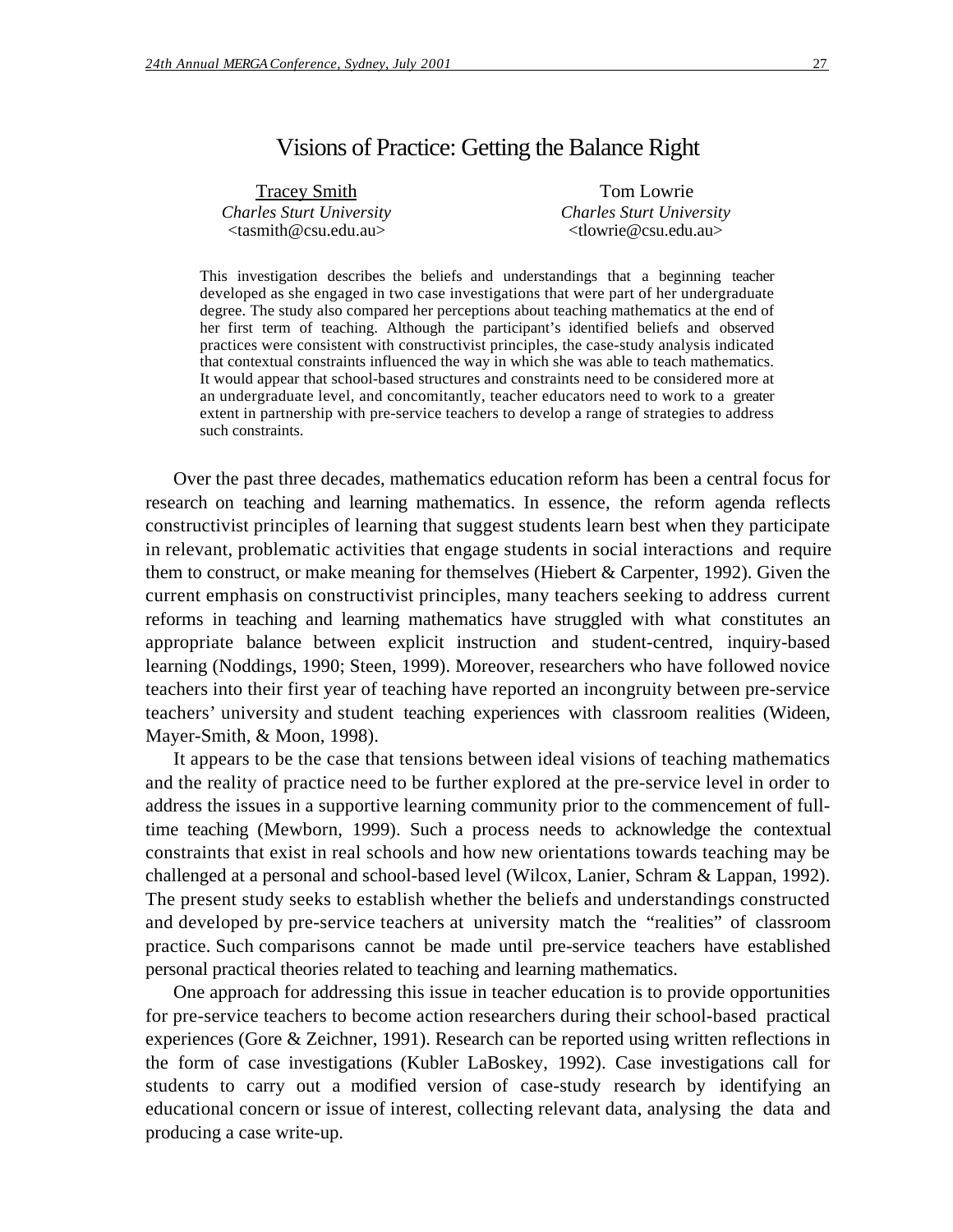Richert (1992) suggested that the writing-up process itself was a valuable reflective tool that empowered pre-service teachers to become creators and definers of their own learning. At the same time the writing process can be stimulating, intellectually challenging and rewarding in terms of personal learning and contributing to the learning of others. The purpose of engaging pre-service teachers in this type of inquiry is to assist them to think reflectively, share and learn from their experiences and develop a long-term inquiry orientation toward their teaching. Involving pre-service teachers in researching their own practice acknowledges that learning how to teach mathematics is a deeply personal activity that needs to accommodate students' prior beliefs in light of new personal discoveries (Bobis & Cusworth, 1995; Wideen, et al. 1998). It is important to ensure individuals' knowledge and beliefs about mathematics teaching and learning are scaffolded in ways that provide opportunities for interactions between theory and practice. In this way pre-service teachers are challenged to develop visions of practice using anticipatory reflection (Conway, 2001) in order to plan meaningful learning experiences. Frameworks for promoting understanding (eg., Smith, 2000) that have been developed in classroom contexts can provide informative guidelines for establishing links between theory and practice.

### Theoretical Perspectives

### *Teaching for Understanding*

The vision of practice that characterises learning as a generative and collaborative venture between teachers and students has been described as *teaching for understanding.* Teaching that has mathematical understanding as its major goal requires planned opportunities for reflection and communication of ideas and solutions (Carpenter & Lehrer, 1999; Hiebert, Carpenter, Fennema, Fuson, Wearne, Murray, Olivier, & Human, 1997).

In addition, Carpenter and Lehrer (1999) suggest that understanding is not an all-ornone phenomenon. Instead they characterise understanding in terms of five interrelated forms of mental activity: (1) Constructing relationships; (2) Extending and applying mathematical knowledge; (3) Reflecting about experiences; (4) Articulating what one knows; and (5) Making mathematical knowledge one's own. These authors suggest that the critical dimensions of classrooms that promote understanding require: engagement in tasks that foster understanding; the use of tools to represent mathematical ideas; and the establishment of classroom norms that foster problem solving and risk taking.

An empirically-based *Framework for Promoting Thinking and Understanding in Mathematics* (henceforth referred to as "the framework") has been developed by the first author (Smith, 2000) as a result of a collaborative action research study with seven classroom teachers over an eighteen-month period. The classroom teachers were seeking to incorporate the Working Mathematically Outcomes (Board of Studies NSW, 1998) into their teaching of mathematics. The framework provides a coherent vision of teaching mathematics for understanding and is supported by other research studies that seek to characterise teaching mathematics for understanding (Carpenter & Lehrer, 1999; Fraivillig, Murphy & Fuson, 1999; Hiebert, et al. 1997). Although each of these supporting research studies described core features of classrooms that promote mathematical thinking and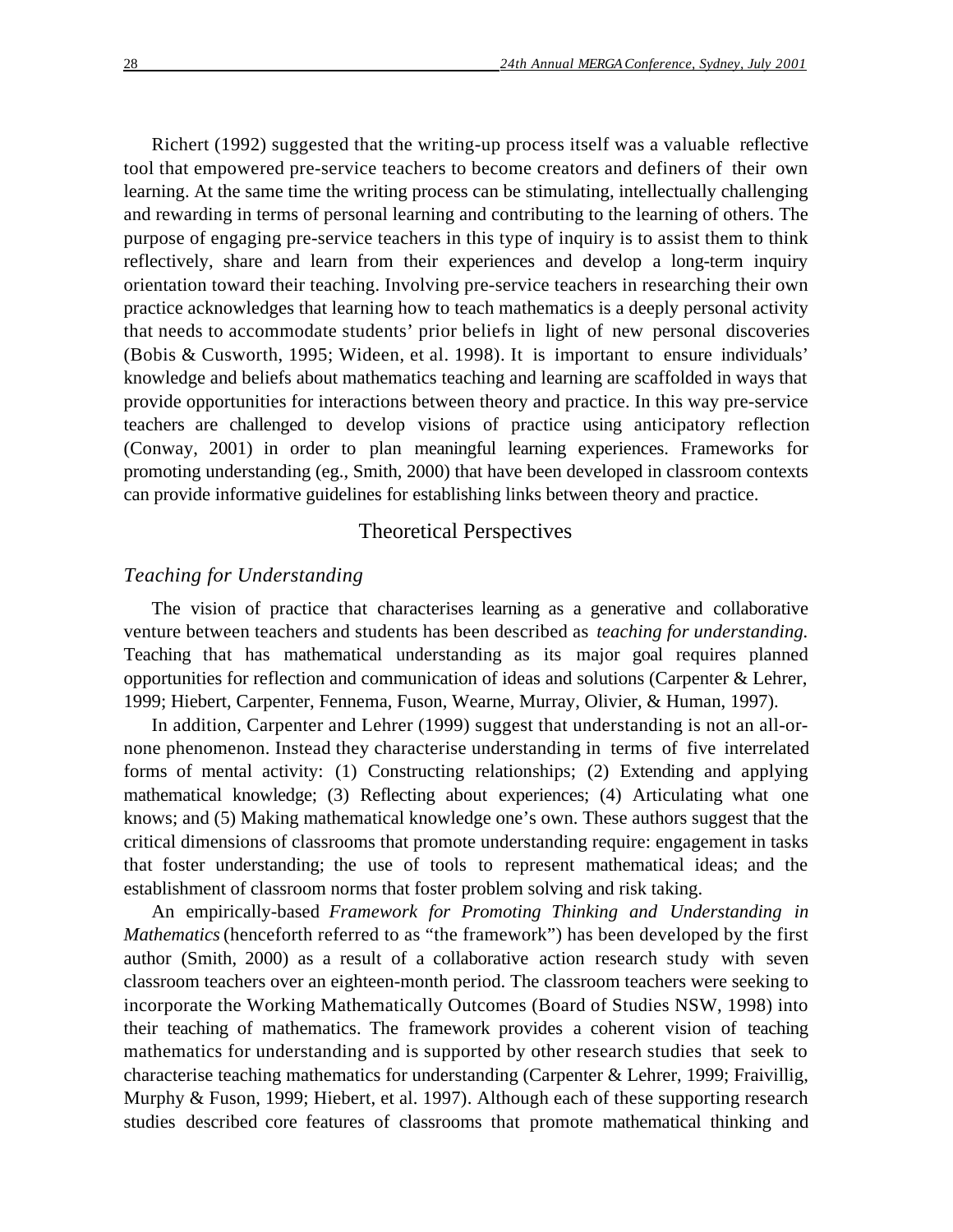understanding, none of these studies have focused specifically on pre-service teachers' attempts to teach and assess mathematics for understanding.

### *Assessing for Understanding*

In the present study, the framework was used to explicitly address the nexus between teaching, learning and assessment while working with pre-service teachers. Of particular interest was the use of such a framework to analyse a pre-service teacher's written reflections and interview transcript related to the "lived experiences" of trying to teach for understanding (van Manen, 1997). The framework includes actions for teachers as well as suggestions for the design of learner centred experiences and learner centred assessment, and constitutes *intentional interventions* that help provide new models of teaching consistent with constructivist perspectives (Simon, 1997). Conceptual frameworks for teaching may have short shelf lives and may need to be revised or replaced as data or new ideas emerge (Eisenhart, 1991). This study used the framework to analyse the lived experiences of one pre-service teacher to determine its suitability for framing teacher education programs that advocate current reforms in teaching mathematics. The framework begins with a description of the teacher's role as a guide for promoting thinking in a supportive classroom environment. In addition, it outlines learner centred experiences that lead to verbalising, clarifying and recording thinking, which provide opportunities for learner centred assessment (see Smith, 2000 for a more in-depth description of the framework).

A change in the way mathematics is presented to students requires concomitant changes in the way students' progress is assessed. Pre-service teachers who seek to make significant changes to their teaching of mathematics need support and guidelines to change their assessment practices. The current literature related to assessment in mathematics suggests that assessment should be:

- integral to, and naturally derived from good instructional practice (Clarke, 1997; MSEB, 1993);
- accessible, relevant and meaningful to all students so they can show what they know (Lajoie, 1995; MSEB, 1993);
- on-going and cyclic in nature (Bransford, Brown & Cocking, 1999; NSW Dept of Education, 1997); and
- an indicator of students' thinking processes as well as content knowledge (Bransford, et al. 1999: MSEB, 1993).

Clearly, constructivist principles of student centred learning and teaching of mathematics require authentic and consistent assessment strategies. In the present study, we examined the type of authentic strategies a pre-service teacher employed to assess children's mathematical understandings as she reflected upon her personal theories of practice. Furthermore, we investigated the level of transfer and relevance of the assessment strategies she used during the case investigations and compared these to the strategies employed during her first year of teaching.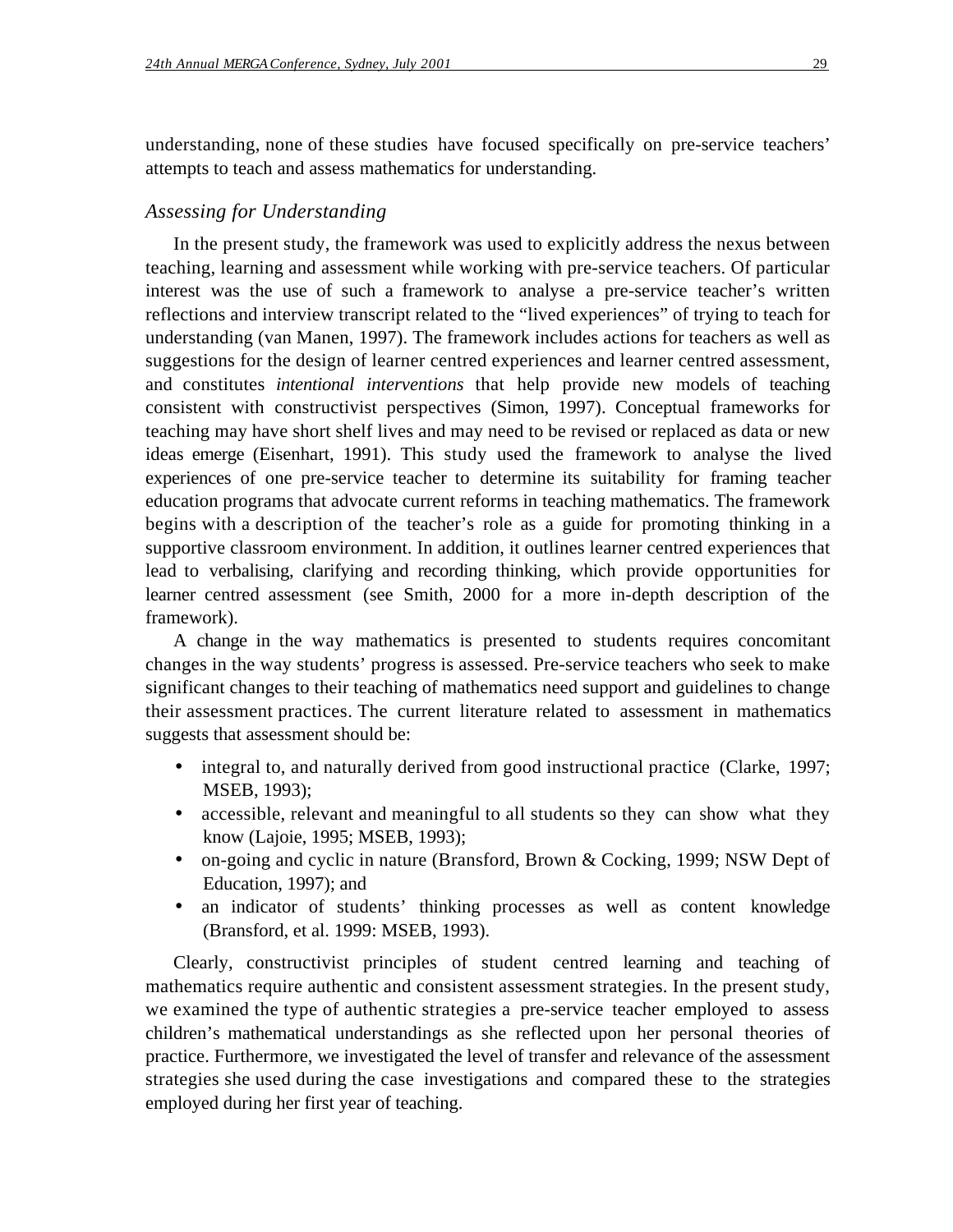# The Study

#### *Research Setting and Data Collection and Analysis*

A case-study analysis (Yin, 1994) was conducted with a participant who engaged in two case investigations during a year-long subject (Assessment and Diagnosis in Mathematics) in her final year of an undergraduate education degree. Prior to that the participant had engaged in three mathematics methods subjects that emphasised and modelled constructivist principles of teaching, learning and assessing mathematics. In the initial data collection phase, two settings were used to represent the participant's lived experiences through the writing of case investigations. Both investigations focused on developing assessment strategies that were integral to mathematics instructional activities. The first case investigation was written as a result of a ten-week internship and the second case was written after a five-hour micro-teaching experience where pre-service teachers were required to assess a student's mathematical ability over two one-hour sessions, and then develop a teaching unit for three one-hour sessions.

An additional source of data was obtained through a follow-up, semi-structured interview towards the end of the first term of teaching. Prior to the interview, the case investigations were returned to the case study participant for reference and reflection. As a result, perceptions of practice were compared and analysed to provide an additional layer of reflection based on full-time practical experience in a classroom context.

Of particular interest were the participant's perceptions of changes to pedagogical practices since undergoing full-time employment; specific assessment strategies that were most beneficial in determining student progress; and the most difficult aspects of linking assessment with instruction. Therefore, data were collected over a two-year period with the case-study participant's "teaching role" moving from a pre-service teacher on her internship to a classroom teacher in her first year of employment. The data from the multiple sources were then compared and analysed using the framework to determine a) the extent to which the framework accommodated Shelley's lived experiences and b) aspects that would enhance the framework as a useful tool for pre-service teacher education.

#### *Profile of Shelley*

Shelley (a pseudonym used for this study) is a twenty-two year old female graduate of the Bachelor of Education (Primary) course from a rural university who is currently teaching a Year 4 class in a small rural school in NSW situated 35 kilometres north of the university setting. She considers herself to have been "just average" at school mathematics and her experiences learning mathematics at school were "textbook orientated" with very little focus on understanding. In contrast, Shelley's four years of learning mathematics content and pedagogy at University "made sense to me, I just seemed to pick it up quickly and I could see myself using those ideas in the classroom". Although her orientation towards teaching mathematics could be described as "teaching for understanding", there have been significant constraints she has had to accommodate within her current school context.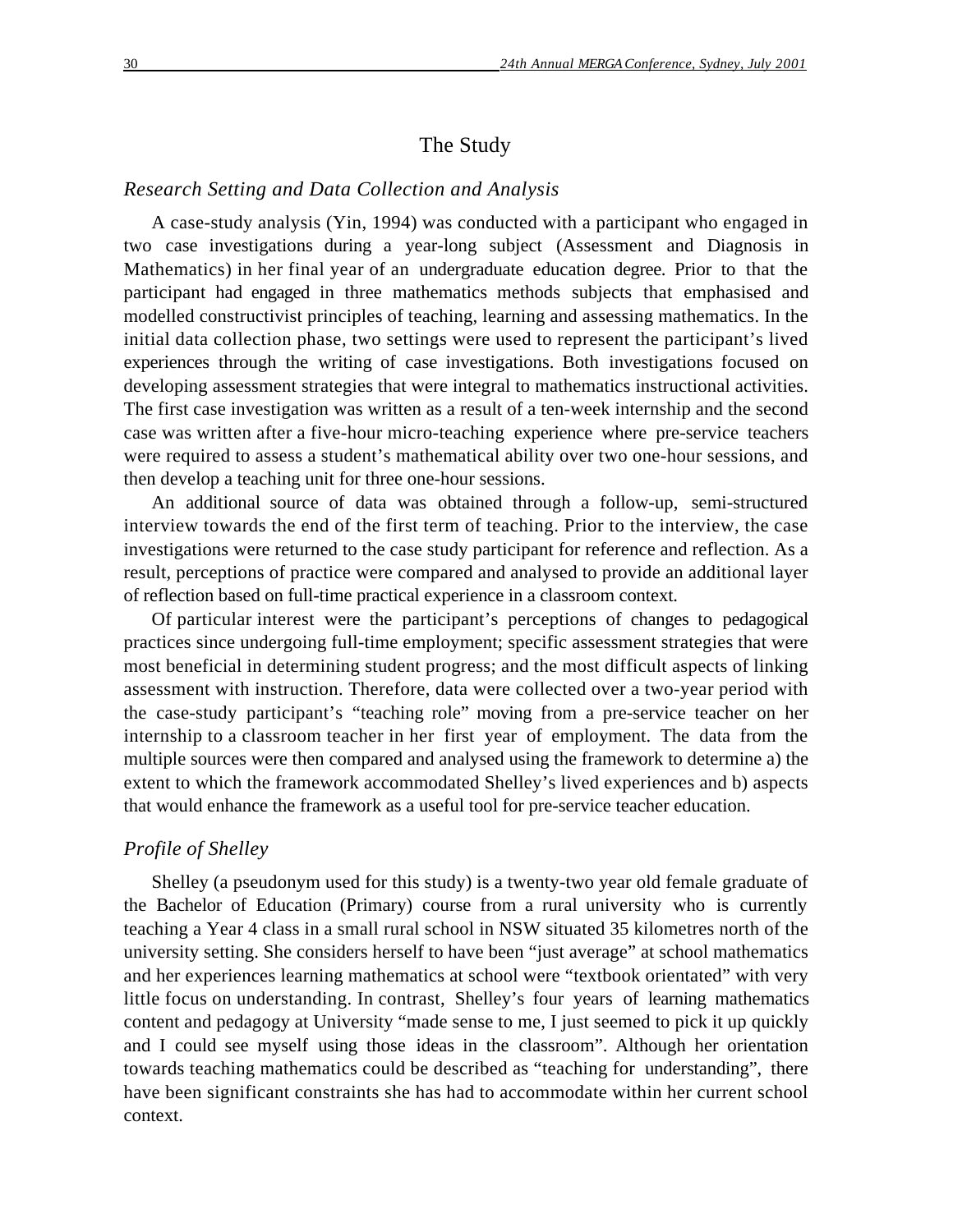# Results and Discussion

#### *Developing a Mathematics Teaching Persona*

During her course, Shelley's developing confidence and competence in teaching mathematics were evident in her insightful and reflective case investigations and the first author's observations during school-based experiences. In order to provide a framework for integrating assessment and instruction during her internship, Shelley used a fictional character scenario to provide opportunities for reflection and communication of mathematical thinking and conceptual understanding. The following transcript from Shelley's case investigation highlights the nexus between instruction and assessment in mathematics. Shelley wrote:

I chose a "please help Mr Maths because he has forgotten everything about maths" approach, which was well received by the students who remarked "oh why doesn't Mr Maths go back to school!" It was challenging for them, particularly the younger ones but I found that their writing was really consolidating their knowledge. I was able to discover exactly the processes each child relied on and was able to analyse student strengths and areas for improvement. This knowledge was particularly valuable when report writing! I discovered that if we had a discussion about the maths problem before the children even knew that Mr Maths was to appear, the children's writing was much more detailed and written with confidence. Some students still had difficulty getting the ideas to come out. These students were usually the ones who were not as confident in their writing ability, but because I knew they knew how to attack a problem, I transformed into Mr Maths and started to ask really silly questions about the problem. In this way I was able to help them begin. Once they started, they were usually able to complete it on their own…using drawings and writing about maths problems gave them the opportunity to work smarter at mathematics and thus their confidence grew. (Internship case investigation report, August 2000)

It was evident that she included aspects of the framework in her practice including: the creation of a supportive environment through teacher questioning (Mr Maths); encouraging children to verbalise their thinking (class discussions to establish a shared vocabulary); and providing opportunities for the children to clarify and ink their thinking (written explanations and drawings for Mr Maths). These techniques provided learning experiences that led to opportunities for assessment of thinking processes as well as content knowledge.

Shelley began to demonstrate an understanding of developing learning activities that were contextually based and closely linked to the student's interests. Moreover, the following excerpt illustrated Shelley's beliefs about the continuous nature of assessment and the importance of being flexible while teaching. Shelley commented that:

I also found that as I was developing the unit it was handy for me to make a written assessment of student learning straight after the lesson was taught. Recording student assessment straight away also helped me to plan for the next week. The more I reflected on my student's needs, the better I was able to cater for his learning…doing things that are unplanned really don't bother me too much because I am a big believer in living for that 'teachable moment'. I think if a teacher sees an opportunity for learning where a student is really switched on like Jared was when he wondered how many metres it was to the end of the hall, then they should drop their plans and go with the flow. (Micro-teaching case investigation, November 2000)

Clearly, Shelley's written case investigations represented a growing confidence and developing set of beliefs that reflect a reform-oriented approach to teaching and assessing mathematics for understanding.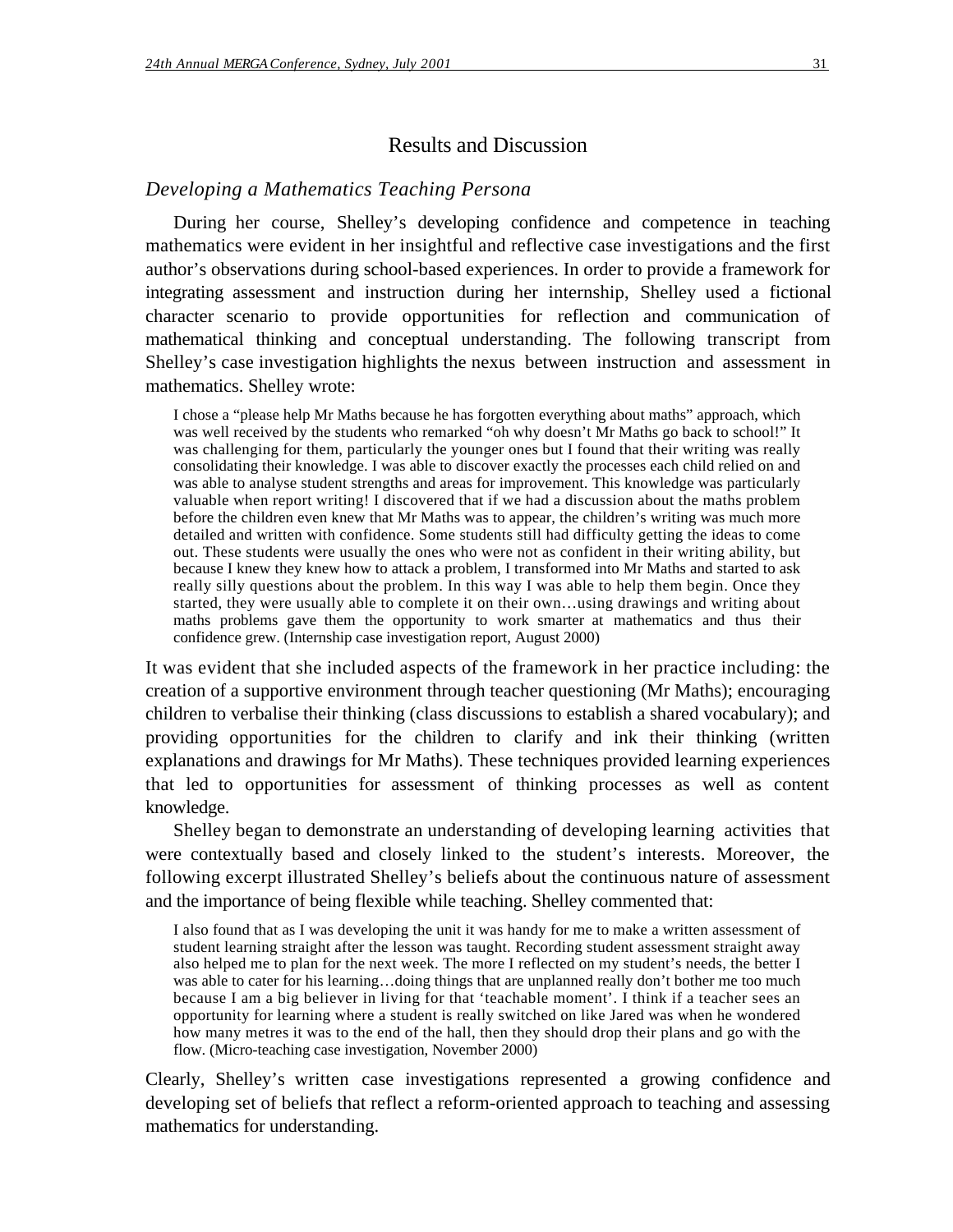#### *A Mathematics Teaching Persona in Action: Getting the Balance Right*

Several compelling issues emerged from the interview undertaken with Shelley towards the end of her first term of full-time teaching. Generally, most of the issues were associated with constraints placed on Shelley without her input, and were not negotiable. These external constraints included the compulsory use of mathematics workbooks and the formation of "ability maths groups." Interestingly, her approach to overcoming these constraints was quite different from the type of teaching-learning situations she had developed in the action-research investigations in the previous year. This is understandable considering the fact that she was an inexperienced teacher.

Maths I am not happy with at the moment because I am using the Maths Plus book and it's expected that we use it and I don't like it because…I found that I am using the book from the first page and then the next page and it's jumping all over the place and I find the children don't have time to fully understand the concepts before we have to move on…Next term I decided I am going to stop doing that and I am going to group them into concepts so that we're going to find all the pages that develop a concept like Numeration 13 for example. I didn't like how I approached it this term, but that was just me being an inexperienced teacher with that resource and working my way through it and coming to the conclusion that there was a better way of using it. Parents pay for it and they expect you to use it, but I've also got other things going. (Interview transcript, March 2001)

Shelley went on to describe her attempts to compensate for the shortcomings of using a workbook and reinforced her commitment to student-centred learning when she stated:

That's why I want to change next term because it's (Maths Plus) not getting them ready for maths in real life, it's just in a book and you need to relate to what's 'out there'. You've got to understand the why behind doing it and that's why I'm going to change the Maths Plus approach. (Interview transcript, March 2001)

Shelley also elaborated on her continued use of journal writing where she focused on verbalising, clarifying and recording strategies for developing times table concepts to "help them remember" because that was an identified need. Next term she will introduce her Year 4 class to Mr Maths during their journal writing to develop the use of strategies to solve problems. This will occur "after they get used to thinking about strategies because they haven't had anything like this before".

The second contextual constraint that emerged from the interview transcript was the use of ability groups for mathematics. Shelley indicated her frustrations at having to "do Count me in Too on Monday afternoons" for a number of reasons. In our interview, Shelley reflected that:

My biggest trouble in maths groups now is trying to get parents in to do Count me in Too and they are not confident with their own maths ability for Year 4 maths, it's just a fear and a stigma about their own abilities in maths…I have the "Facile group" on Monday afternoons, but the games that come in the "facile box" are too easy and the concepts we are working on don't link with our classroom maths…I get around this by giving them games that I have developed from the syllabus. (Interview transcript, March, 2001)

This case-study analysis draws attention to an additional dilemma facing beginning teachers seeking to teach mathematics in reform-oriented ways. The lived experiences of a confident and insightful pre-service teacher experiencing classroom teaching for the first time highlight the inconsistencies that can confront beginning teachers no matter how solid their beliefs may be. Despite the fact that Shelley graduated with a well-developed teaching persona that reflected constructivist principles, she was still faced with contextual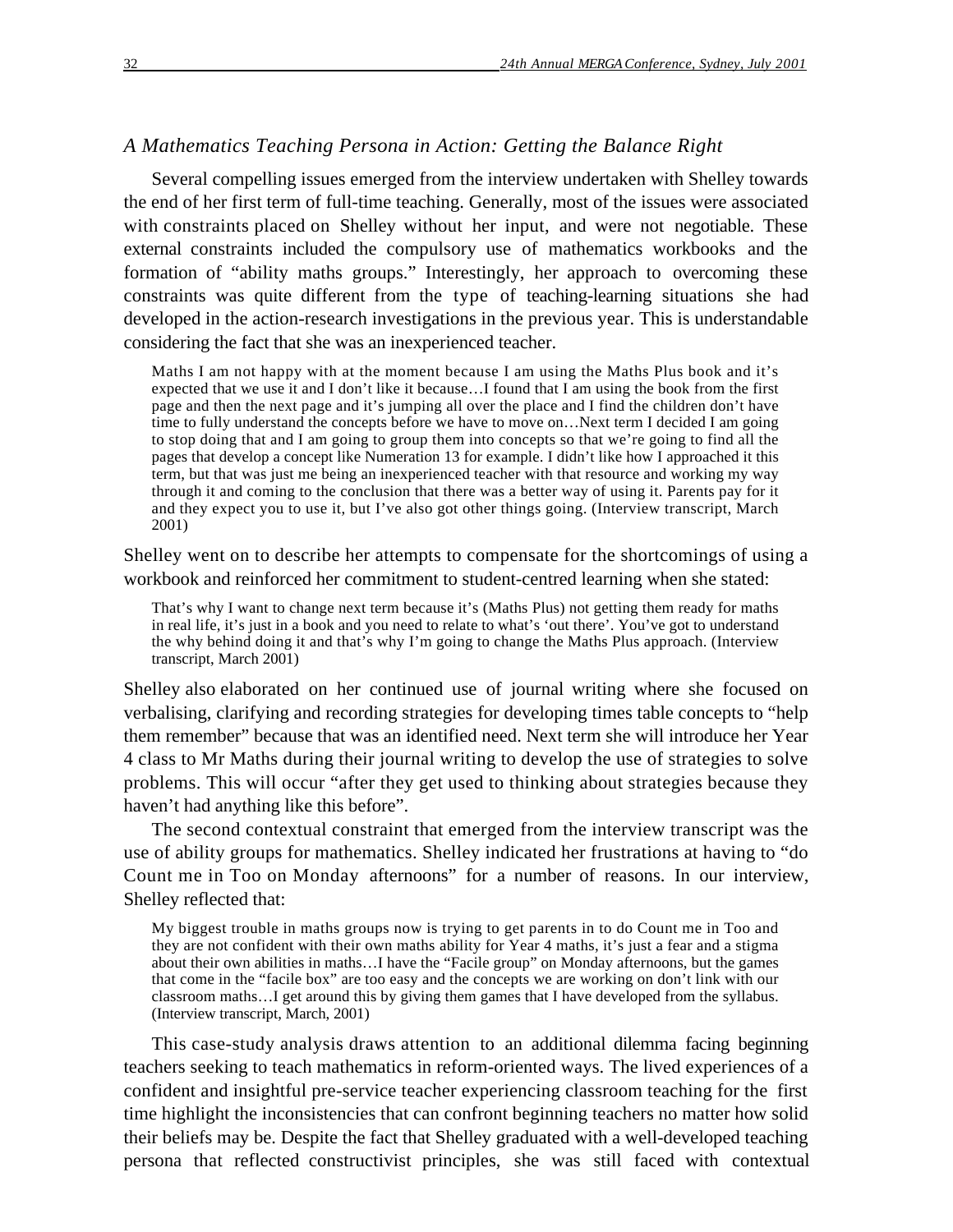constraints that changed her approach to teaching mathematics. Although Shelley has indicated her intention to be proactive about changing her approach, the underlying question is how would less confident beginning teachers cope with such constraints?

### Implications for Teacher Education

Some of the findings from this study highlight the dilemmas facing teacher educators and beginning teachers seeking to bridge the cultures of the school and the university. Clearly, there is an identified need for any framework that attempts to conceptualise teaching for understanding to be flexible enough so that the required use of resources such as workbooks can be incorporated. Concomitantly, pre-service teachers need to be prepared for such contextual constraints when they are placed on their internships or as beginning classroom teachers. A limitation of this study is the short amount of time that has transpired since Shelley began teaching. Although the data revealed some important messages for teacher educators and pre-service teachers, there is a need for longitudinal studies of beginning teachers and their attempts to teach mathematics for understanding.

Rather than focusing on the negative aspects of workbooks, the imperative action for teacher educators is to support the development of strategies such as those identified in the framework and explicitly deal with how they may be integrated to enhance the use of workbooks. Encouraging pre-service teachers to become critically reflective about the use of workbooks rather than ignoring their existence could provide them with the skills to address such a contextual constraint while still remaining true to the personal beliefs about teaching and learning that guide their classroom practices.

Strategies such as incorporating journal writing and encouraging class discussions that establish a shared vocabulary have been identified in this study as tools for enhancing understanding while still using mathematical workbooks. In essence, beginning teachers need to find a balance between meeting the requirements of school structures and expectations and maintaining a reform oriented, constructivist approach to the teaching of mathematics. Teacher educators can support such a balancing act by explicitly addressing the possible constraints that may face pre-service teachers.

One approach that has developed from this study is the use of written case investigations as a tool for developing pre-service teachers' skills in teaching and assessing mathematics for understanding. The case stories used in this study are situated in place, time and subject matter and reflect the uncertainties and unpredictability of becoming a teacher (Shulman, 1996). For teacher educators, the use of cases that have been crafted by pre-service teachers can provide an additional and authentic lens from which to view the processes of learning to teach and assess mathematics for understanding.

# References

Board of Studies NSW. (1998). *Mathematics K-6 outcomes and indicators*. Sydney: Author.

- Bobis, J., & Cusworth, R. (1995). Attitudinal shifts towards mathematics of pre-service teachers. In B. Atweh & S. Flavel (Eds.), *Galtha* (Proceedings of the 18th annual conference of the Mathematics Education Research Group of Australasia, Darwin, pp. 109-114). Darwin: MERGA.
- Bransford, J. D., Brown, A. L., & Cocking, R. R. (1999). *How people learn: Brain, mind, experience and school.* Washington, DC: National Academy Press.
- Carpenter, T. P., & Lehrer, R. (1999). Teaching and learning mathematics with understanding. In E. Fennema & T. A. Romberg (Eds.), *Mathematics classrooms that promote understanding* (pp. 19-32). Mahwah, NJ: Lawrence Erlbaum.